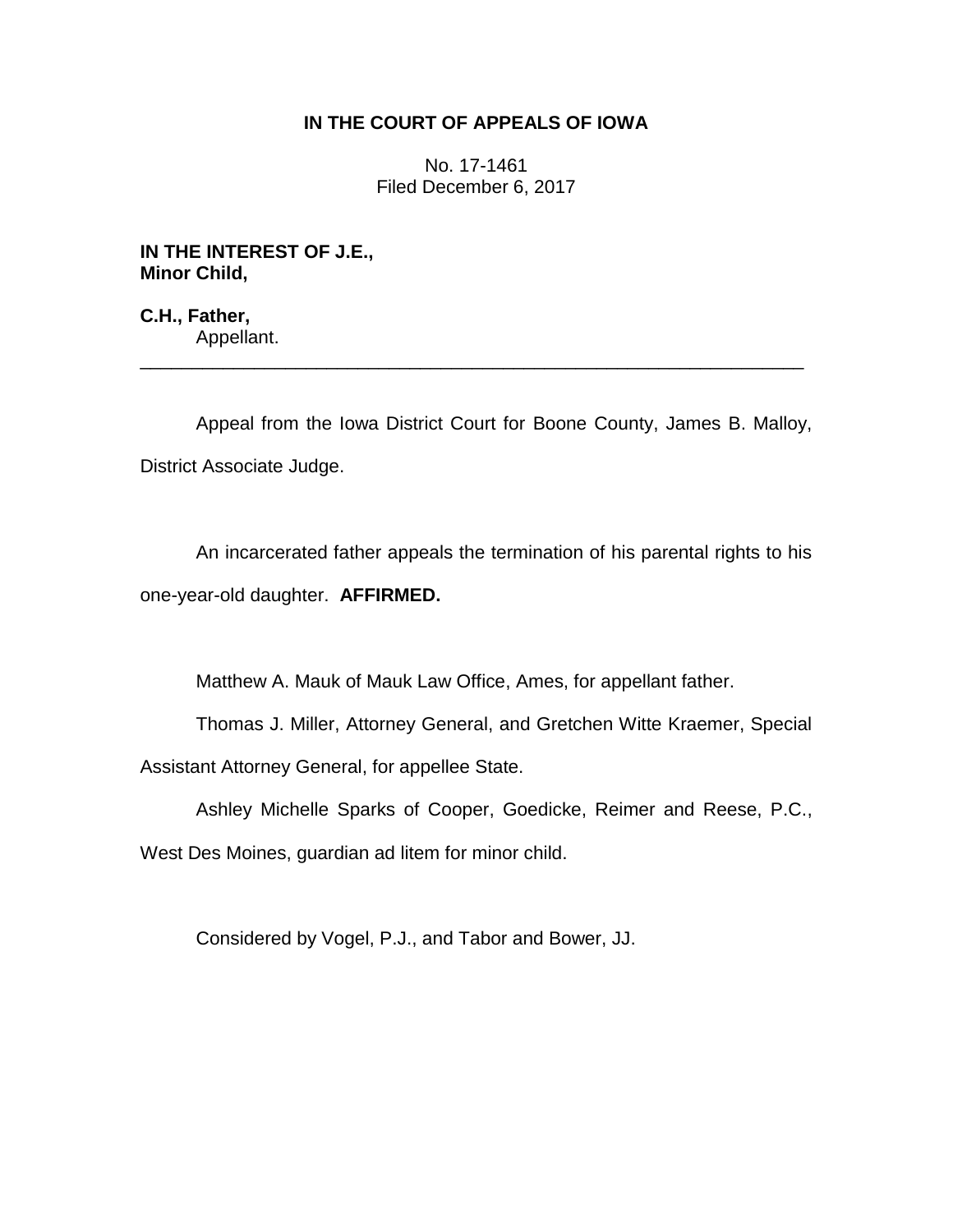**TABOR, Judge.**

 $\overline{a}$ 

A father, Caleb, appeals the termination of his parental rights in his oneyear-old daughter, J.E. The Iowa Department of Human Services (DHS) took custody of J.E. based on her mother's methamphetamine use. On appeal, Caleb challenges the statutory grounds for termination, arguing J.E. was never removed from his care because he was incarcerated for her whole life.

After independently reviewing the record, we reach the same conclusion as the juvenile court regarding the termination of Caleb's parental rights.<sup>1</sup> The State satisfied the removal element of the statute. Moreover, Caleb cannot parent his child from prison and has not met the DHS expectations for establishing a relationship with J.E.

## **I. Facts and Prior Proceedings**

J.E. came to the attention of the DHS in May 2016 after the mother's parole officer reported the mother tested positive for methamphetamine and admitted to caring for J.E. while under the influence of the illicit drug. The DHS contacted the mother, and she consented to the removal of J.E. The juvenile court entered an order temporarily removing J.E. from the mother's custody.

Caleb was in prison when J.E. was born and remained in prison throughout these proceedings. Once the DHS confirmed paternity, social worker Tammy Miller tried to set up visitation between Caleb and J.E. But Miller was unable to

<sup>1</sup> Our review is de novo. *See In re M.W.*, 876 N.W.2d 212, 219 (Iowa 2016). We are not bound by the juvenile court's factual findings, but we give them weight, especially when witness credibility is critical to the outcome*. See id.* Proof must be clear and convincing, meaning there are no "serious or substantial doubts as to the correctness [of] conclusions of law drawn from the evidence." *In re D.W.*, 791 N.W.2d 703, 706 (Iowa 2010).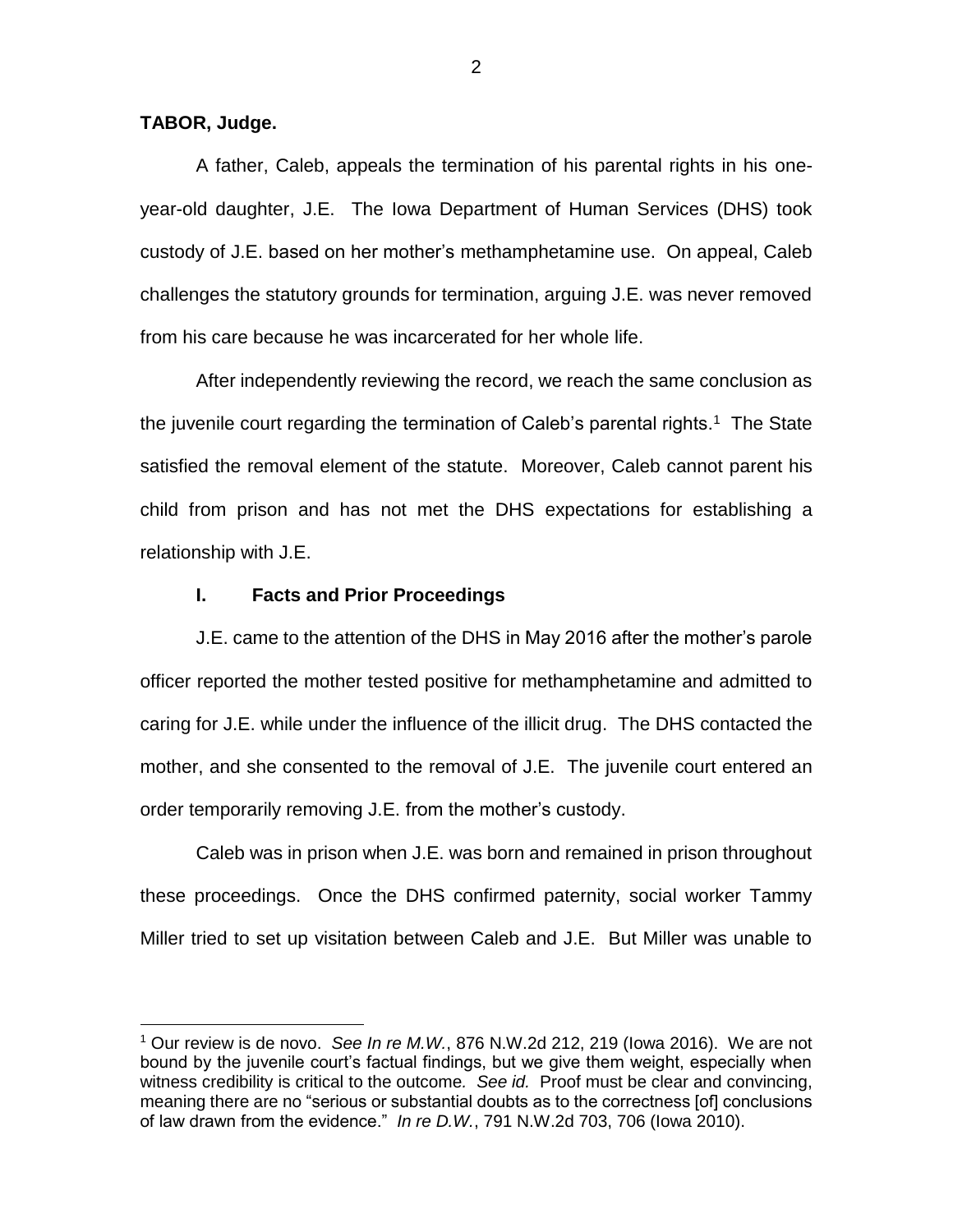schedule father-daughter interactions because the prison required Caleb to complete a domestic-abuse class first and he failed to do so. $2$  After a second inquiry, Caleb's prison counselor, Doug Fliehe, informed Miller that Caleb could not have visitors under the age of eighteen. While in prison, Caleb provided no financial support for J.E. and did not try to connect with J.E. in any way.

The State filed a petition to terminate parental rights in December 2016. At the termination hearing, Miller testified about her efforts to involve Caleb in J.E.'s life. Fliehe testified about Caleb's progress in prison. He noted the prison considered Caleb a security risk due to his poor conduct. Because of his poor conduct, Caleb could be transferred to a more restrictive setting—making any potential visitation more difficult. According to Fliehe, Caleb's misdeeds and potential transfer also reduced Caleb's chances for parole.

In August 2017, the juvenile court terminated Caleb's parental rights in J.E. under lowa Code section 232.116(1)(e) and (h) (2017). $3$  Caleb now appeals.

## **II. Analysis of Father's Claims**

Caleb challenges both grounds for termination cited by the juvenile court.<sup>4</sup> To affirm, we need to find facts to support just one of the grounds. *In re J.B.L.*, 844 N.W.2d 703, 704 (Iowa Ct. App. 2014). We focus our analysis on paragraph (h).

Under that paragraph, the State must prove:

 $\overline{a}$ 

 $2$  Caleb was on the waiting list for the domestic-abuse class. But his prison counselor indicated Caleb remained on the waiting list as a result of being placed in administrative segregation for misconduct.

 $3$  The mother's rights were also terminated but are not at issue in this appeal.

<sup>&</sup>lt;sup>4</sup> Caleb's petition on appeal argues the court erred in terminating his rights under paragraphs (e) and (f), but his rights were not terminated under paragraph (f); they were terminated under paragraphs (e) and (h).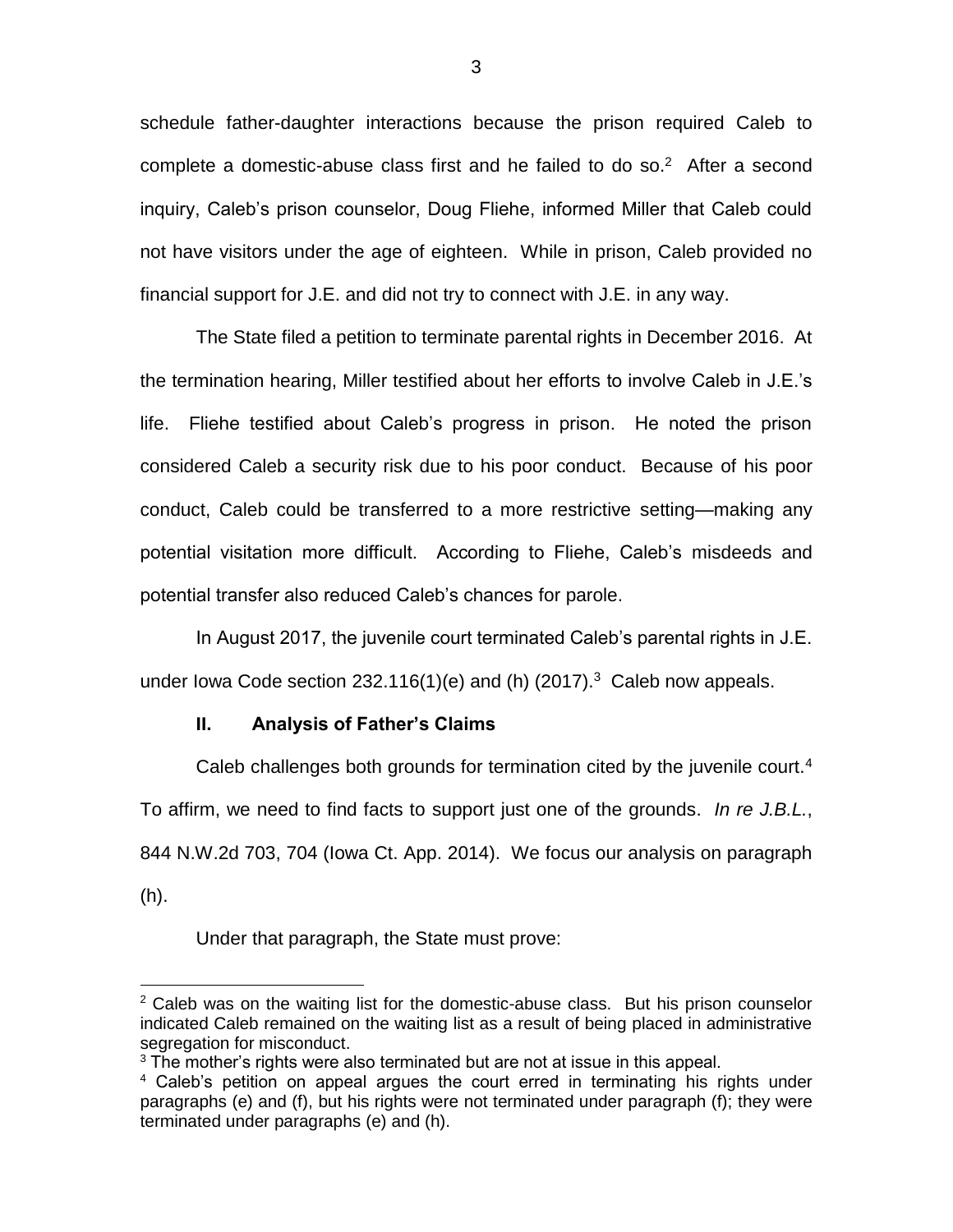- (1) The child is three years of age or younger.
- (2) The child has been adjudicated a child in need of assistance pursuant to section 232.96.
- (3) The child has been removed from the physical custody of the child's parents for at least six months of the last twelve months, or for the last six consecutive months and any trial period at home has been less than thirty days.
- (4) There is clear and convincing evidence that the child cannot be returned to the custody of the child's parents as provided in section 232.102 at the present time.

Iowa Code § 232.116(1)(h).

Caleb only challenges the third element, claiming the juvenile court erred in

concluding J.E. was removed from his physical custody. Citing *In re C.F.-H*., 889

N.W.2d 201 (Iowa 2016), Caleb argues J.E. could not be "removed" because the

child was never in his physical care, due to his incarceration.

But the juvenile court's removal order distinguishes this case from *C.F.-H*.

*See In re K.H.*, No. 17-0384, 2017 WL 2189769, at \*1 (Iowa Ct. App. May 17, 2017) (noting the father was incarcerated for the entirety of the child's life and the child was formally removed due to the mother's drug use). "In *C.F.-H.*, no removal occurred; the child remained in the custody of the mother throughout." *In re C.H.*, No. 16-2179, 2017 WL 1278368, at \*3 (Iowa Ct. App. Apr. 5, 2017). Physical removal from the mother is sufficient to start the statutory timelines counting toward termination as to either parent. *See In re Z.G.*, No. 16-2187, 2017 WL 1086227, at \*3 (Iowa Ct. App. Mar. 22, 2017).

Caleb argues we should disregard our previous conclusions because he will discharge his sentence within two years and J.E. is in family foster care. But these facts do not affect our decision whether a child has been statutorily removed from